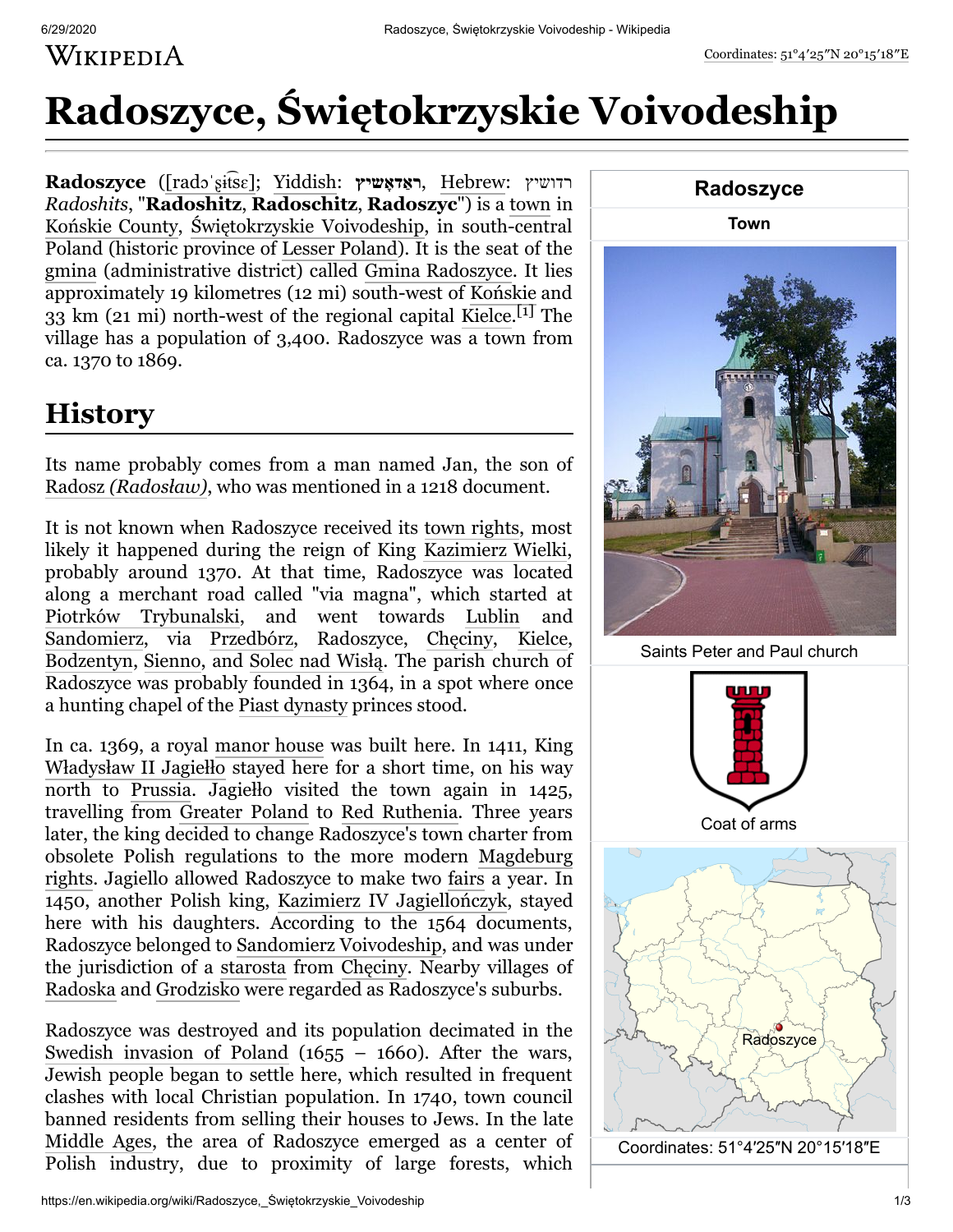6/29/2020 Radoszyce, Świętokrzyskie Voivodeship - Wikipedia

provided timber for fuel. In 1781, [Jacek Małachowski](https://en.wikipedia.org/wiki/Jacek_Ma%C5%82achowski) founded a [blast furnace](https://en.wikipedia.org/wiki/Blast_furnace) in a village of Antoniow near Radoszyce. It quickly [emerged as a main producer of armaments in the Polish-](https://en.wikipedia.org/wiki/Polish-Lithuanian_Commonwealth)Lithuanian Commonwealth. In 1787, it was visited by King [Stanisław August Poniatowski,](https://en.wikipedia.org/wiki/Stanis%C5%82aw_August_Poniatowski) who wanted to inspect local iron plants. On November 16, 1794, last Polish units of the [Kosciuszko Uprising](https://en.wikipedia.org/wiki/Kosciuszko_Uprising) surrendered to the Russians in the local village of [Jakimowice](https://en.wikipedia.org/wiki/Jakimowice).

| Country            | Poland                  |
|--------------------|-------------------------|
| Voivodeship        | Świętokrzyskie          |
| <b>County</b>      | Końskie                 |
| Gmina              | Radoszyce               |
| <b>Established</b> | 1364                    |
| <b>Population</b>  | 3,400                   |
| Postal code        | $26 - 230$              |
| Website            | http://www.radoszyce.pl |

After the [Partitions of Poland,](https://en.wikipedia.org/wiki/Partitions_of_Poland) Radoszyce was first seized by the

[Habsburg Empire](https://en.wikipedia.org/wiki/Habsburg_Monarchy), and in 1815 – 1915, it belonged to the Russian-controlled [Congress Poland.](https://en.wikipedia.org/wiki/Congress_Poland) In 1821, after the death of Jacek Małachowski, Radoszyce became the property of the government. Following the plant designed by [Stanisław Staszic](https://en.wikipedia.org/wiki/Stanis%C5%82aw_Staszic), the area of [Końskie](https://en.wikipedia.org/wiki/Ko%C5%84skie) and Radoszyce was designed to become a major center of industry, as [Old-Polish Industrial Region](https://en.wikipedia.org/wiki/Old-Polish_Industrial_Region). In 1823, a large blast furnace was opened at [Samsonów.](https://en.wikipedia.org/wiki/Samson%C3%B3w) Radoszyce also received a new blast furnace (1824), but it burned in 1839 and was never rebuilt. After the [January Uprising](https://en.wikipedia.org/wiki/January_Uprising), local industry declined, also due to the fact that major railroads missed Radoszyce.

In 1827, the population of Radoszyce was 1,425, with 252 houses. By 1858, the population grew to 1,934, but together with other locations in northern Lesser Poland Radoszyce lost its town charter after the [January Uprising](https://en.wikipedia.org/wiki/January_Uprising) (1869). In 1905, the population of the village was 5,379, with a significant Jewish minority. In the [Second Polish Republic,](https://en.wikipedia.org/wiki/Second_Polish_Republic) Radoszyce belonged to [Kielce Voivodeship](https://en.wikipedia.org/wiki/Kielce_Voivodeship), and remained a poor village, whose residents supported themselves by trade, agriculture and services.

In the late autumn of 1939, after the [Invasion of Poland,](https://en.wikipedia.org/wiki/Invasion_of_Poland) the unit of Major [Henryk Dobrzański](https://en.wikipedia.org/wiki/Henryk_Dobrza%C5%84ski) operated in the area of Radoszyce. Local [Home Army](https://en.wikipedia.org/wiki/Home_Army) units were commanded by [Jan Stoiński](https://en.wikipedia.org/w/index.php?title=Jan_Stoi%C5%84ski&action=edit&redlink=1), who was later replaced by [Jan Pacak](https://en.wikipedia.org/w/index.php?title=Jan_Pacak&action=edit&redlink=1). In the late 1941 and early 1942, Jews of Radoszyce were murdered by Germans in the [Holocaust](https://en.wikipedia.org/wiki/Holocaust). Since the village was a major center of Polish resistance, German occupiers decided to take their revenge on its population. On September  $3 - 4$ , 1944, Radoszyce was surrounded by the [Wehrmacht](https://en.wikipedia.org/wiki/Wehrmacht). All residents were ordered to gather in the market square, and Germans began the massacre. They managed to kill 19 residents, when local [Home Army](https://en.wikipedia.org/wiki/Home_Army) units attacked the Wehrmacht, forcing it to retreat. After the battle, however, the village was completely destroyed. On September 29, 1944, near the village of [Gruszka](https://en.wikipedia.org/wiki/Gruszka,_Ko%C5%84skie_County), one of the largest battles of Polish resistance took place.

## **Famous people born in Radoszyce**

- [Yisochor Ber Baron](https://en.wikipedia.org/w/index.php?title=Yisochor_Ber_Baron&action=edit&redlink=1) [\(Yiddish](https://en.wikipedia.org/wiki/Yiddish_language): רבי יִשְׂשכֶר בער באַראָן 1765–1843), the 1st "Radoshitzer Rebbe" (Yiddish: ראַדאָשיצער רבי), founder of the [Radoshitz \(Hasidic dynasty\)](https://en.wikipedia.org/wiki/Radoshitz_(Hasidic_dynasty))
- [Aleksander Derszniak,](https://en.wikipedia.org/w/index.php?title=Aleksander_Derszniak&action=edit&redlink=1) starosta
- [Stanislav \(Kasparovich\) Eksner](https://en.wikipedia.org/wiki/Stanislav_Echsner) *(Echsner, Exner)*, [Polish:](https://en.wikipedia.org/wiki/Polish_language) *Stanisław Eksner (Exner)* (1859, Radoszyce – after 1921), a Polish-Russian musician and music educator
- [Mikołaj Ossoliński,](https://en.wikipedia.org/w/index.php?title=Miko%C5%82aj_Ossoli%C5%84ski&action=edit&redlink=1) starosta
- [Stanisław Zajączkowski](https://en.wikipedia.org/w/index.php?title=Stanis%C5%82aw_Zaj%C4%85czkowski_(painter)&action=edit&redlink=1), painter

## **References**

- <span id="page-1-0"></span>1. "Central Statistical Office (GUS) – TERYT (National Register of Territorial Land Apportionment [Journal\)" \(http://www.stat.gov.pl/broker/access/prefile/listPreFiles.jspa\) \(in Polish\). 2008-06-01.](http://www.stat.gov.pl/broker/access/prefile/listPreFiles.jspa)
- ["Local history" \(https://sztetl.org.pl/en/towns/r/1385-radoszyce/96-local-history/69933-local-history\).](https://sztetl.org.pl/en/towns/r/1385-radoszyce/96-local-history/69933-local-history) *Virtual Shtetl*. Retrieved 19 October 2018.